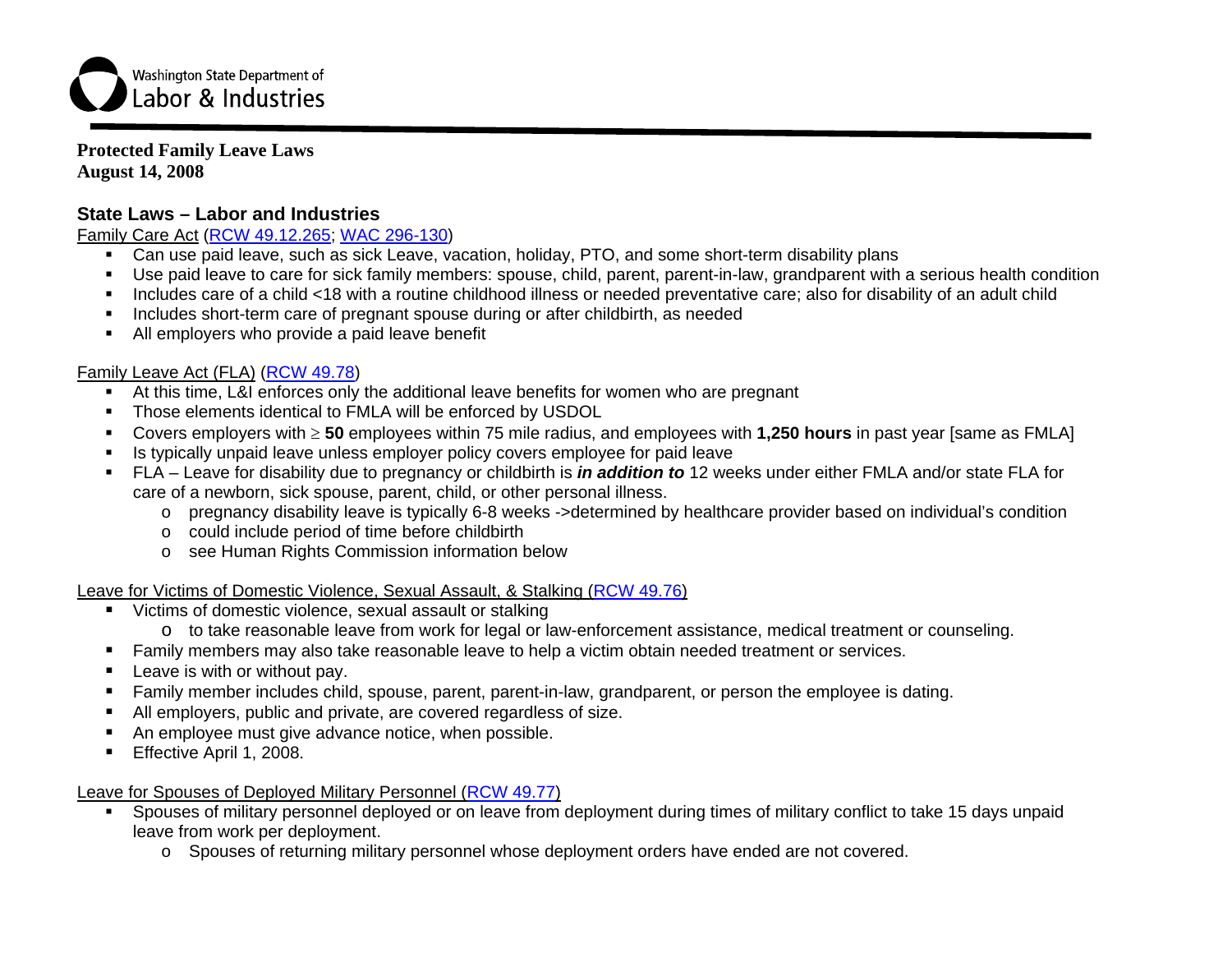- **EXECT:** Leave is without pay, but accrued leave may be substituted.
- Г All employers, public and private, are covered, regardless of size.
- $\blacksquare$ An employee is one who works on average  $\geq 20$  hours a week.
- $\blacksquare$ Effective June 12, 2008.

See web page: [www.Lni.wa.gov/WorkplaceRights/LeaveBenefits/FamilyCare](http://www.lni.wa.gov/WorkplaceRights/LeaveBenefits/FamilyCare)

#### Family Leave Insurance – [RCW 49.86](http://apps.leg.wa.gov/RCW/default.aspx?cite=49.86)

- Passed by the Washington State Legislature in 2007.
- Establishes a benefit of up to \$250 per week for up to five weeks starting in October 2009.
- Benefit system currently being developed by Employment Security Department.
- Provides temporary income support to working parents who are on leave to care for a new born baby or a child who is newly placed for adoption.
- Covers new parents who worked at least 680 hours in four of the last five calendar quarters.
- Provides job protection if the employer has more than 25 employees and the employee has worked for the employer for at least 1,250 hours in the last year to be enforced by L&I.
- Will likely be jointly administered and enforced by Employment Security Department and Labor & Industries

See web pages: [www.esd.wa.gov](http://www.esd.wa.gov/) and [www.Lni.wa.gov](http://www.lni.wa.gov/)

## **State Laws – Washington State Human Rights Commission**

Protection from Discrimination ([RCW 49.60](http://apps.leg.wa.gov/RCW/default.aspx?cite=49.60); [WAC 162-30](http://apps.leg.wa.gov/WAC/default.aspx?cite=162-30))

- Covers employers with  $\geq 8$  employees
- **Pregnancy Disability Leave** 
	- <sup>o</sup> Pregnant employee covered/period of time before and after childbirth
	- <sup>o</sup> Healthcare provider determines when employee can no longer work
	- o Typically 6-8 weeks of leave; determined by healthcare provider based on individual's condition
	- <sup>o</sup> Entitled to same benefits that employer offers other employees on temporary disability leave
	- <sup>o</sup> Entitles employee to return to same or similar job after leave

See web page: [www.hum.wa.gov](http://www.hum.wa.gov/index.html)

# **Family Medical and Leave Act [FMLA] – U.S. Department of Labor**

- Employers with <sup>≥</sup> **50** employees within 75 mile radius; employees with 1,250 hours in past year.
- Unpaid leave 12 weeks care of self or family member with serious health condition: includes spouse, child, or parent.

See web page: [www.dol.gov/esa/whd/fmla](http://www.dol.gov/esa/whd/fmla)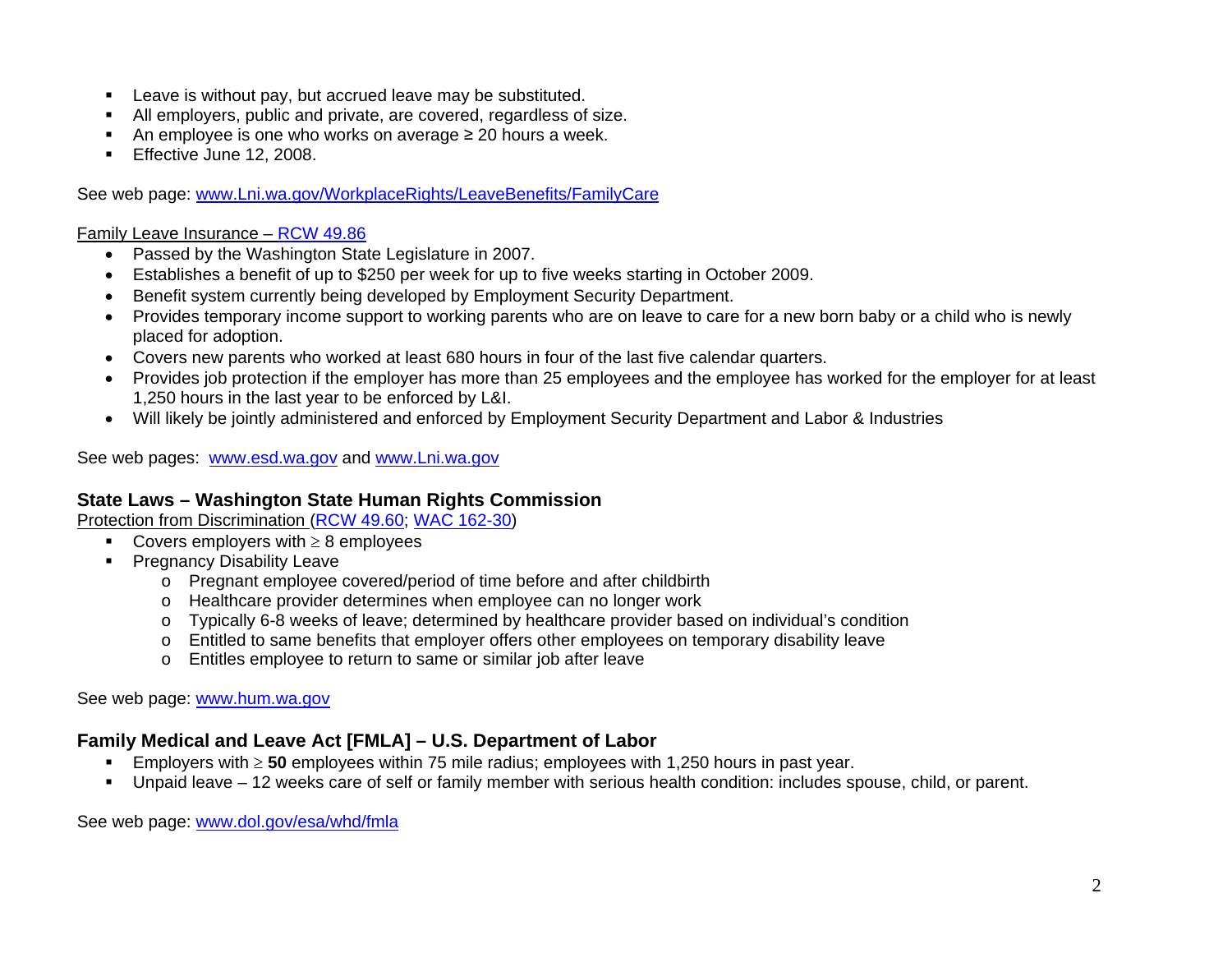|                                                                             |                                                                                                | <b>Paid Leave</b>                                            |                                                                                                                          |                                                                                                  |                                                                                                                                                          | <b>Employer-Employee</b>                                                                                                    |
|-----------------------------------------------------------------------------|------------------------------------------------------------------------------------------------|--------------------------------------------------------------|--------------------------------------------------------------------------------------------------------------------------|--------------------------------------------------------------------------------------------------|----------------------------------------------------------------------------------------------------------------------------------------------------------|-----------------------------------------------------------------------------------------------------------------------------|
| <b>State Laws</b>                                                           | <b>Jurisdiction</b>                                                                            | [sick, vacation,<br>holiday, disability]                     | <b>Unpaid Leave</b>                                                                                                      | <b>Family Members</b><br><b>Covered</b>                                                          | <b>Leave Allowed</b>                                                                                                                                     | Criteria                                                                                                                    |
| Family Care Act                                                             | Labor and<br>Industries (L&I)<br>RCW 49.12.265<br>WAC 296-130                                  | $\boldsymbol{\mathrm{X}}$                                    |                                                                                                                          | Child, spouse,<br>parent, parent-in-<br>law, grandparent                                         | Use of paid leave for<br>care of a sick family<br>member                                                                                                 | No size requirement;<br>Employee must have<br>a paid leave benefit                                                          |
| Family Leave Act                                                            | L&I<br><b>RCW 49.78</b>                                                                        |                                                              | X<br>At present, applies to<br>additional leave for<br>pregnant employees<br>only; other provisions<br>identical to FMLA | superseded by the<br>FMLA where<br>identical                                                     | Allows period of<br>disability due to<br>pregnancy by Human<br>Rights Commission in<br><i>addition to other 12</i><br>weeks under FMLA<br>and/or FLA     | $\geq$ 50 employees in 75<br>miles<br>If employee worked<br>$1,250$ hours in<br>previous 12 months                          |
| Leave for Victims of<br>Domestic Violence;<br>or family member to<br>assist | L&I<br><b>RCW 49.76</b>                                                                        | $\mathbf{X}$<br>Reasonable leave<br>May be paid or<br>unpaid | $\mathbf{X}$<br>Reasonable leave<br>May be paid or<br>unpaid                                                             | child, spouse,<br>parent, parent-in-<br>law, grandparent,<br>or person the<br>employee is dating | Leave for domestic<br>violence, sexual<br>assault or stalking - for<br>legal, or law<br>enforcement<br>assistance, medical<br>treatment or<br>counseling | All employers and<br>employees;<br>no eligibility<br>requirements                                                           |
| Leave for Spouses of<br><b>Military Personnel</b>                           | L&I<br><b>RCW 49.77</b>                                                                        | X<br>Allowed 15 days per<br>deployment<br>[paid or unpaid]   | X<br>Allowed 15 days per<br>deployment<br>[paid or unpaid]                                                               | Spouse of military<br>personnel                                                                  | Allows for leave prior<br>to deployment or when<br>spouse on leave from<br>deployment                                                                    | All employers;<br>Employees work<br>$\geq$ 20 hours a week                                                                  |
| <b>Family Leave</b><br>Insurance<br>[benefits available<br>10/1/09]         | Employment<br><b>Security Dept</b><br>(ESD)<br><b>RCW 49.86</b><br>[L&I for job<br>protection] | $\overline{X}$<br>\$250/week for<br>5 weeks                  |                                                                                                                          | Either parent                                                                                    | Care of newborn or<br>newly placed child                                                                                                                 | Employees work $\geq$<br>680 hrs in 4 qtrs;<br>Job protection if<br>emplayer > 25<br>employees $\geq$ 1250 hrs<br>per year. |